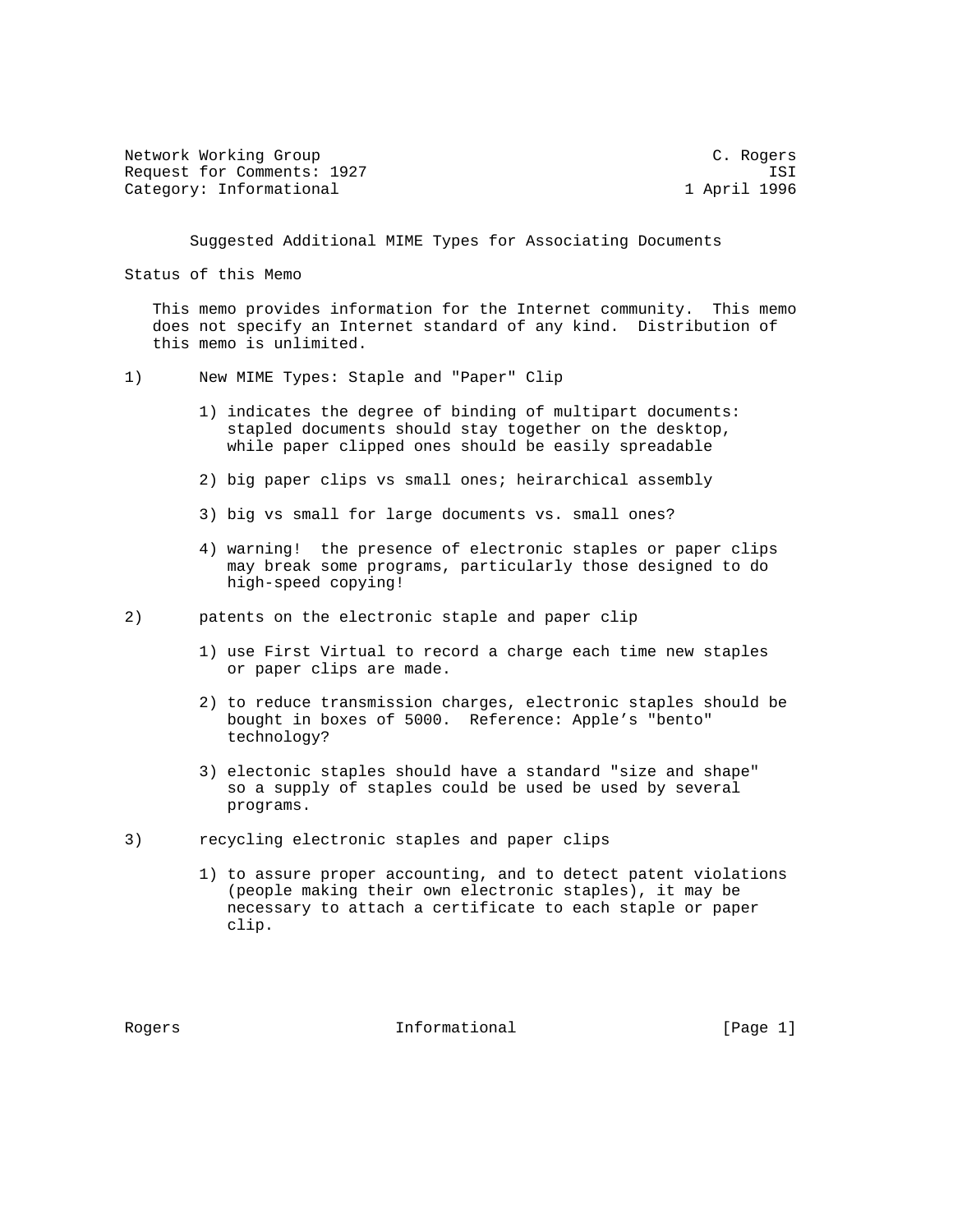- 2) When a file or folder is deleted, a "recycler" program could look inside for staples or paper clips that could be reused or recycled.
	- 1) staples could be reycled for a small credit
	- 2) paper clips could be reused.
- 4) custom-look electronic staples and paper clips
	- 1) when stabled or clipped documents are displayed on the desktop, there should be some icon or visual indicator to show the presence of the (possibly removable) staple or paper clip
	- 2) "color=" and "shape=" attributes in the MIME line should allow senders to customize the appearance of individual staples or paper clips.
		- 1) this could have some significance for office filing systems, for instance: a silver paper clip could trigger one workflow component, while a gold paper clip could trigger another.
	- 3) "src=" would allow the specification of a URL of the image to be shown, for even greater control of appearance.
	- 4) it should be possible to specify 3D modelling of your custom paper clip, for electronic desktops being viewed through virtual reality headsets
- 5) electronic paper clip sculpture
	- 1) instead of discarding or reusing paper clips, it should be possible to "bend" them and display the resulting sculpture on the desktop
		- 1) a morphing interface would be suitable
	- 2) linked chains of paper clips
	- 3) each paper clip should keep track of how many times it has been bent. Above a certain limit, the clip should fail.

Rogers **Informational Informational** [Page 2]